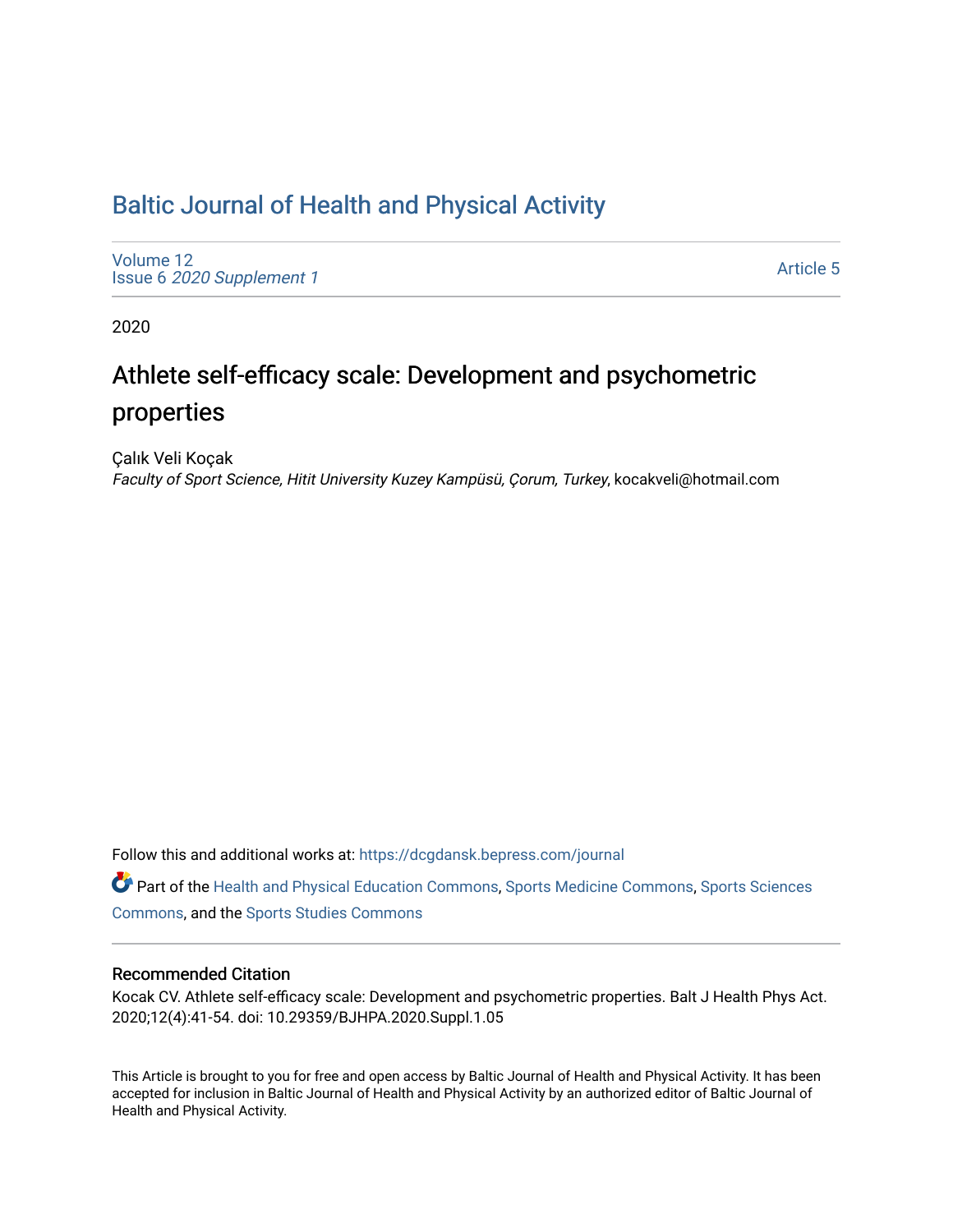# **Athlete self-efficacy scale: Development and psychometric properties**

#### **Çalık Veli Koçak**

Faculty of Sport Science, Hitit University Kuzey Kampüsü, Çorum, Turkey

| abstract                     |                                                                                                                                                                                                                                                                                                                                                 |
|------------------------------|-------------------------------------------------------------------------------------------------------------------------------------------------------------------------------------------------------------------------------------------------------------------------------------------------------------------------------------------------|
| Background:                  | It is important that psychological structures have an impact on athlete performance, such as self-<br>efficacy can be measured consistently. The aim of this study is to develop a measurement tool with<br>psychometric properties that can measure the self-efficacy beliefs of athletes.                                                     |
| <b>Material and methods:</b> | The participants of the study consisted of 325 athletes (age 21.6 $\pm$ 4.2) who actively pursue sports in<br>various sports branches in Turkey. In the validity and reliability analysis of the scale, exploratory and<br>confirmatory factor analyzes were used. Cronbach's Alpha reliability coefficient value of the total scale<br>is .88. |
| <b>Results:</b>              | The validity and reliability analysis results of the scale revealed that the scale was generally in<br>perfect fit. As a result, it can be said that the Athlete Self Efficacy Scale (ASES) is a valid and reliable<br>measurement tool and can be used to determine the self-efficacy levels of adult athletes.                                |
| <b>Conclusions:</b>          | Validity and reliability studies of the Athlete Self Efficacy Scale should be repeated specific to the<br>sport branch or in younger age groups. In addition, athlete's self-efficacy is a universal concept. In this<br>respect, it is valid in other cultures and it is recommended to adapt the scale to other languages and<br>cultures.    |
|                              | Key words: sports, athlete, self-efficacy, validity, reliability, scale development.                                                                                                                                                                                                                                                            |
| article details              |                                                                                                                                                                                                                                                                                                                                                 |
|                              | Article statistics: Word count: 4,540; Tables: 7; Figures: 2; References: 37                                                                                                                                                                                                                                                                    |

|                             | Received: May 2020; Accepted: December 2020; Published: December 2020                                                                                                                                                                                                                                                                                                                                                                                                                                                                                                                                                                                                                                                                                                                                                                                         |
|-----------------------------|---------------------------------------------------------------------------------------------------------------------------------------------------------------------------------------------------------------------------------------------------------------------------------------------------------------------------------------------------------------------------------------------------------------------------------------------------------------------------------------------------------------------------------------------------------------------------------------------------------------------------------------------------------------------------------------------------------------------------------------------------------------------------------------------------------------------------------------------------------------|
| <b>Full-text PDF:</b>       | http://www.balticsportscience.com                                                                                                                                                                                                                                                                                                                                                                                                                                                                                                                                                                                                                                                                                                                                                                                                                             |
| Copyright                   | © Gdansk University of Physical Education and Sport, Poland                                                                                                                                                                                                                                                                                                                                                                                                                                                                                                                                                                                                                                                                                                                                                                                                   |
| Indexation:                 | Celdes, Clarivate Analytics Emerging Sources Citation Index (ESCI), CNKI Scholar (China National Knowledge<br>Infrastructure), CNPIEC, De Gruyter - IBR (International Bibliography of Reviews of Scholarly Literature in<br>the Humanities and Social Sciences), De Gruyter - IBZ (International Bibliography of Periodical Literature<br>in the Humanities and Social Sciences), DOAJ, EBSCO - Central & Eastern European Academic Source, EBSCO<br>- SPORTDiscus, EBSCO Discovery Service, Google Scholar, Index Copernicus, J-Gate, Naviga (Softweco, Primo<br>Central (ExLibris), ProQuest - Family Health, ProQuest - Health & Medical Complete, ProQuest - Illustrata: Health<br>Sciences, ProQuest - Nursing & Allied Health Source, Summon (Serials Solutions/ProQuest, TDOne (TDNet), Ulrich's<br>Periodicals Directory/ulrichsweb, WorldCat (OCLC) |
| <b>Funding:</b>             | This research received no specific grant from any funding agency in the public, commercial, or not-for-profit sectors.                                                                                                                                                                                                                                                                                                                                                                                                                                                                                                                                                                                                                                                                                                                                        |
|                             | <b>Conflict of interests:</b> Author has declared that no competing interest exists.                                                                                                                                                                                                                                                                                                                                                                                                                                                                                                                                                                                                                                                                                                                                                                          |
| Corresponding author:       | Dr. Çalık Veli Koçak, Hitit University Kuzey Kampüsü, Çorum 19030, Turkey; e-mail: kocakveli@hotmail.com;<br>velikocak@hitit.edu.tr                                                                                                                                                                                                                                                                                                                                                                                                                                                                                                                                                                                                                                                                                                                           |
| <b>Open Access License:</b> | This is an open access article distributed under the terms of the Creative Commons Attribution-Non-Commercial-No-<br>Derivatives 4.0 International (https://creativecommons.org/licenses/by-nc-nd/4.0/), which permits use, distribution<br>and reproduction in any medium, provided the original work is properly cited, the use is non-commercial and is<br>otherwise in compliance with the license.                                                                                                                                                                                                                                                                                                                                                                                                                                                       |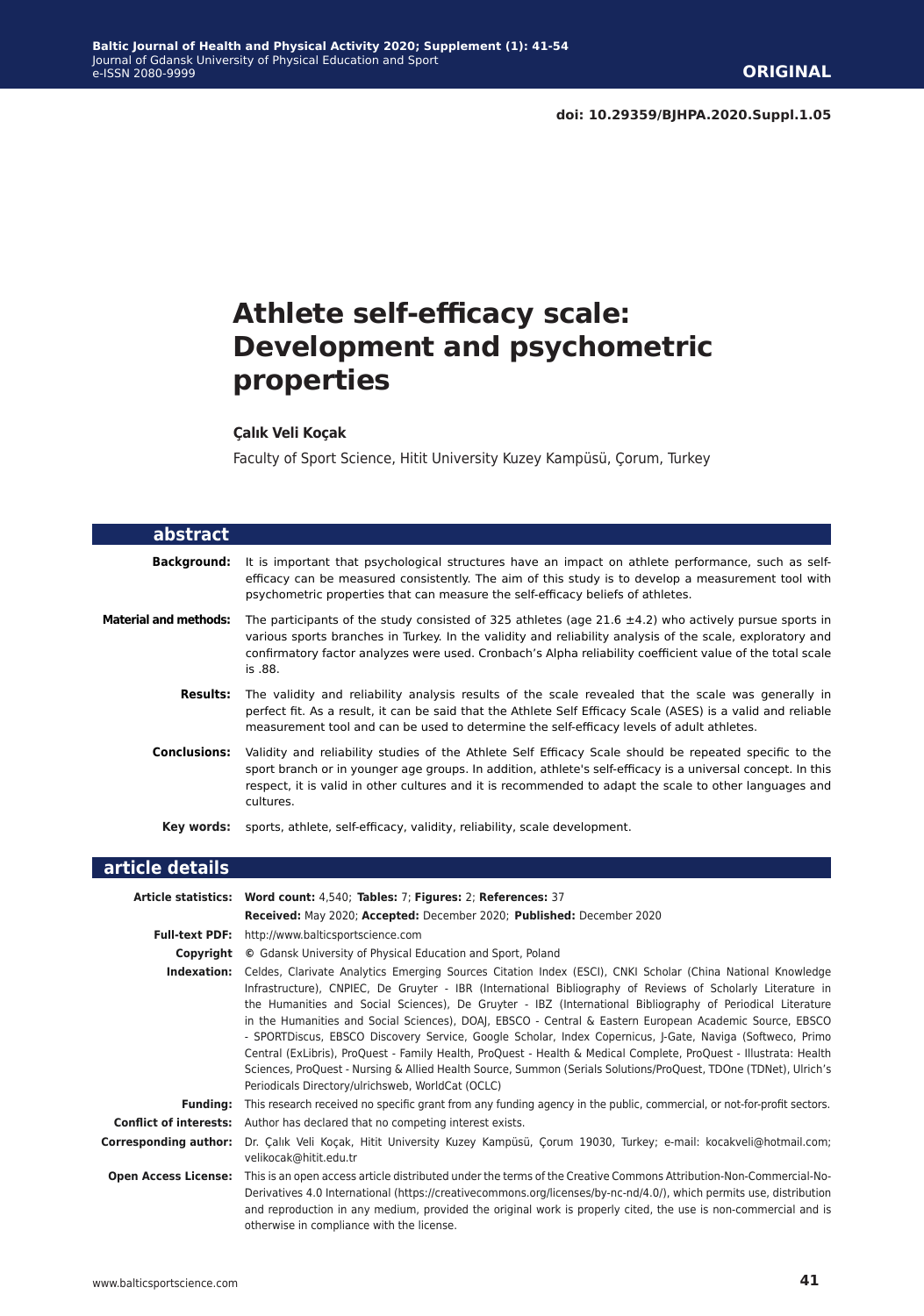# **introduction**

The importance of high level physical skills and capacity is essential for success and high performance in sports. Athletes must increase their physical and technical skills to achieve success because athletic performance is focused on success in sports. Psychological factors are among the most important basic components of high performance and success in sports. Therefore, it can be said that psychological factors are very important in addition to physical and physiological factors on the way to success in every sport discipline.

Studies that demonstrate the effect of psychological factors on performance in sports [1–3] are quite numerous. Goals, performance and success in sports are affected by psychological factors, such as perception, attitude, expectation, anxiety, stress, motivation, self-confidence, self-efficacy. One of the important concepts is the self-efficacy belief. Self-efficacy has been evaluated concerning field, task or general self-efficacy, and extensive research has been done on these issues. At the same time, it is seen that the subject of self-efficacy in sports and athletes is also investigated in different relational situations. The concept of athlete self-efficacy, which constitutes the content of this research, is based on Bandura's Self-Efficacy Theory.

#### **Self-efficacy**

Self-efficacy as a psychological concept is a person's belief in performing a task, and it can affect the level of activity, efforts, determination and success in the task [4]. People have various levels of self-efficacy coming from individual and indirect experiences, personal qualities and social support. People set goals according to their self-efficacy levels. When working on tasks, they learn about howwell they perform. This information affects their self-efficacy for continuous learning and performance. The information which is collected through experiences is evaluated cognitively, and the self-efficacy level increases or decreases [5].

Self-efficacy is classified as task specific, domain specific and general self-efficacy. According to Bandura [5], self-efficacy beliefs towards the field or task directly affect the behavior. In fact, the more customized to a certain field the self-efficacy beliefs are, the more successful the behavioral results in that domain can be. On the other hand, general self-efficacy is the state of psychological well-being of an individual and supports the task and the field self-efficacy [6]. Sport has a unique structure that includes performing various tasks. Accordingly, the concept of athlete self-efficacy should be examined in order to explain the success and performance outcomes in the field of sports.

#### **Self-efficacy in athletes**

Bandura [5] proposed the theory of self-efficacy as a cognitive explanation tool for differences in the abilities and achievements of people, teams and organization leaders, including athletic tasks in the field of sports. According to Bandura [5], self-efficacy beliefs are the main determinants of the motivation levels of people in order to reach a certain goal. Feltz and Weiss [7] introduced the concept of self-efficacy in sports this direction and stated that self-efficacy is one of the most effective psychological structures that mediate success in sport.

Many different components have an impact on the athlete's performance. One of these is self-efficacy belief. According to Feltz et al. [8], self-efficacy in sports involves a more complex structure than beliefs about performing different situational tasks and motor skills, such as hitting the ball hard or curved, or hitting the opponent's court. Self-efficacy in sports is a combination of beliefs about ameliorative efficacy, collective efficacy, competitive efficacy, coping efficacy, learning efficacy, performance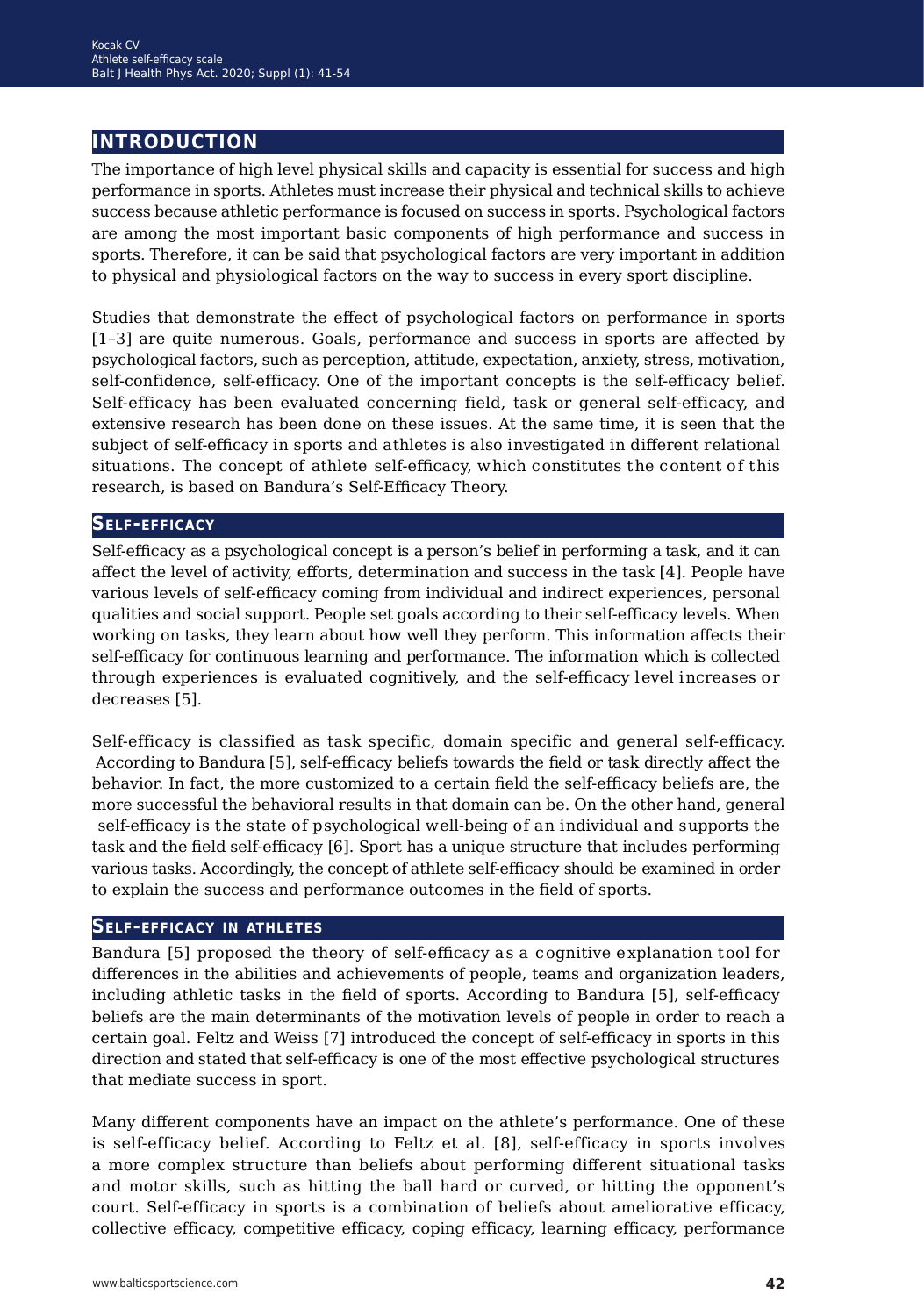efficacy, preparatory efficacy, self-regulation efficacy and motor skills efficacy. Self-efficacy in sports with these features it is a strong determinant in achieving target setting, sportive learning, and individual and collective performance [9]. Based on this information, it can be predicted that athlete's self-efficacy includes general and special duties in the field of sports. Considering the evaluations made, athlete's self-efficacy can be defined as the belief in individual abilities to successfully perform different performance tasks related to sport.

Self-efficacy beliefs in sports affect the success level of the target behavior. Thus, athletes set targets according to their self-efficacy and determine the road maps they will follow. When they fall below their targets, they evaluate the performances with dissatisfaction. Whether this dissatisfaction is an incentive or deterrent to further efforts is also influenced to a certain extent by the athlete's self-efficacy and degree of inconsistency in achieving the goal [8]. People with high self-efficacy beliefs increase their level of effort and determination in the face of negative discrepancies between their personal goals and achievements, while those who doubt themselves give up quickly [5].

Bandura [10] points out that human behavior is based on what is believed to be correct. However, people often evaluate their level of self-efficacy incorrectly and may have higher or lesser judgment about their level of self-efficacy.

This situation directly affects the behavior of individuals and their expectations resulting from these behaviors. Thus, while deciding on the behavior, a person can make important mistakes that affect the outcome expectation by acting timidly or over-eagerly [11].

The relationship between self-efficacy belief and success and performance suggests that such a relationship may also be a possible state for athletes, especially that athletes with high athlete self-efficacy beliefs can set more realistic goals regarding their athletic tasks. Athletes with high self-efficacy can do more to succeed, be more resilient, maintain their motivation better and manage stress effectively. At the same time, they can reach their success targets more easily by showing high performance with the contribution of their talents. On the other hand, athletes with low self-efficacy beliefs can display an insecure attitude even in the tasks they can accomplish and in the face of the problems they can overcome. These athletes can succumb to stress and depression in a shorter time. In addition, failure can decrease the perception of efficacy of athletes with low efficacy belief. This may cause the athlete to fail in other areas as well. Moreover, it may cause athletes to exhibit behaviors that can go from sports to rupture by reducing their coping power.

Self-efficacy beliefs that affect human life can be determined even at an early age with appropriate measurement tools and methods. In this way, a good understanding can be provided for the person to be successful in line with his/her abilities [12]. The person's selfefficacy perception and belief should be measured in various environmental conditions, in various domains and related skills [13]. The measurement tools to be developed must have the power to estimate and provide a valid measurement. For this, it is absolutely necessary to define the task, ability or situation [13, 14].

From this point of view determining the level of self-efficacy belief in line with the athlete's tasks is very important in terms of evaluating their abilities and performances more accurately. The athlete who can evaluate himself/herself correctly, will be able to determine his/her positive and negative characteristics more easily in line with his/her goal orientations and can use his/her abilities. At the same time he/she will be able to manage his/her perception of success and failure and evaluate performance more accurately.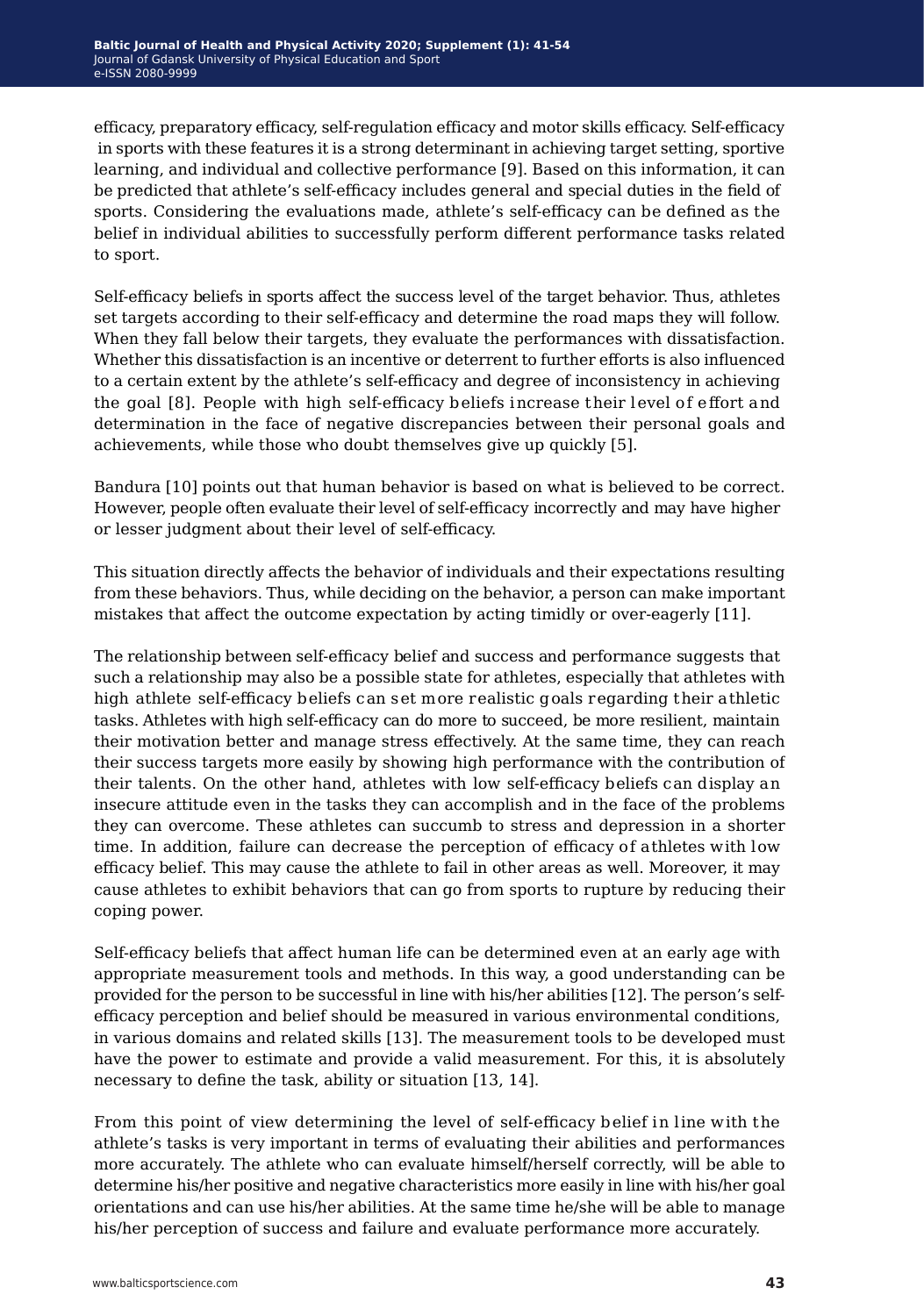Literature analysis shows that the self-efficacy scales in the field of sports mostly include such scales as participation in exercise [15, 16], rock climbing self-efficacy [17, 18], coaching self-efficacy [19, 11] and referee self-efficacy [20]. However, there is no measurement tool that focuses on the self-efficacy of athletes' duties and has the power to measure the multi-dimensional structure of athlete's self-efficacy. Therefore, the athlete self-efficacy scale is necessary with psychometric properties that could explain the beliefs of athlete's self-efficacy.

The aim of this research is to develop a measurement tool with psychometric properties that can measure athletes' self-efficacy belief levels. This research is important in terms of the development of a scale that has not been exemplary in the literature.

# **material and methods**

This research is a methodological study that aimed at developing a scale that can measure the self-efficacy beliefs of athletes about their athletic capacities. Accordingly, the research has been designed with the creation of an item pool, presentation to the expert opinion, pre-experiment, validity and reliability analysis stages. The process steps of the research are shown in Figure 1.



#### **Participants**

The sample of the study consisted of 325 senior athletes who continue their active sports life in various sport disciplines (badminton, basketball, football, futsal, wrestling, handball, judo, table tennis, volleyball, tennis, track and field and taekwondo). In the scale development studies, a sample size of 300+ was reported to be sufficient [21]. The athletes were selected using the convenience sampling method [22]. Demographic information of the sample group of the research is given in Table 1.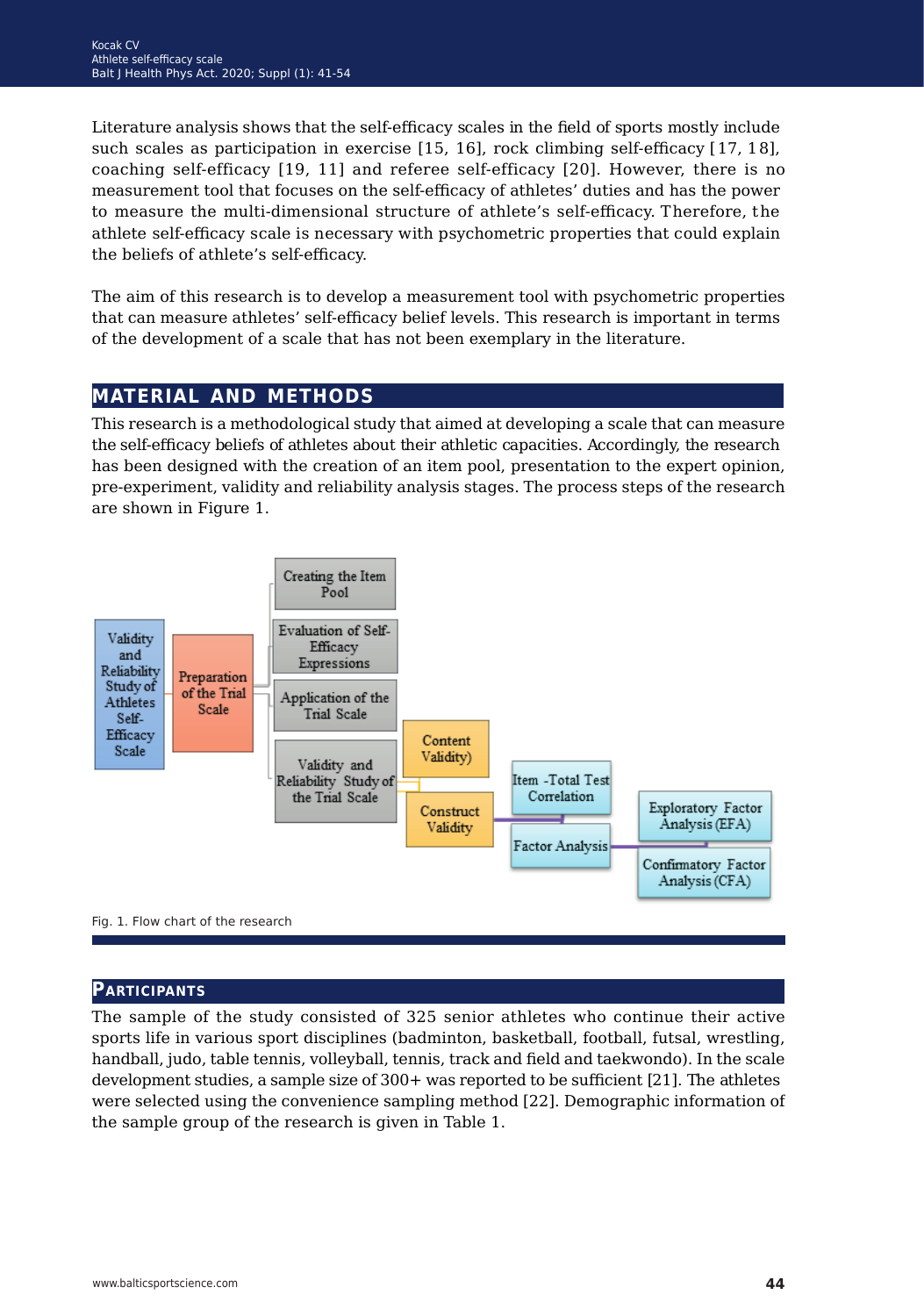| Groups                       | f   | $\%$ |
|------------------------------|-----|------|
| Female                       | 99  | 30.5 |
| Male                         | 226 | 69.5 |
| $18-19$ age                  | 122 | 37.5 |
| $20-21$ age                  | 95  | 29.2 |
| $22-23$ age                  | 49  | 15.1 |
| $24 + aqe$                   | 59  | 18.2 |
| Individual sport disciplines | 115 | 35.4 |
| Team sport disciplines       | 210 | 64.6 |
| 8-9 years                    | 78  | 24.0 |
| $10-11$ years                | 76  | 23.4 |
| $12-13$ years                | 125 | 38.5 |
| 14 years                     | 46  | 14.2 |
| Yes                          | 97  | 29.8 |
|                              | 228 | 70.2 |
|                              |     |      |

#### Table 1. Demographic information of the sample group

#### **Data collection and data collection tools**

The data of the research were collected by Personal Information Form and Athlete Self- -Efficacy Scale Trial Form.

*Personal Information Form*: Questions about the gender, age, type of sport discipline, athletic experience duration and national athletic status of the athletes were included.

*Athlete Self-Effic or acy Scale Trial For* m: In this section there are expressions regarding the professional self-efficacy of athletes. The preliminary application scale emerged as a 5-point Likert type self-assessment scale with 17 items.

The data of the research were obtained in the 2019–2020 competition season by means of data collection forms created electronically. "The Ethics Committee for Non-Interventional Research" approval was obtained from the Ethics Committee of Hitit University. "Informed Consent Form" was used to inform the participants about the research and to inform them about their rights. This form has been added to the data collection tool for approval by the researcher and the participant.

#### **Statistical analysis**

Item-Total Test Correlation, Kaiser-Meyer-Olkin (KMO) Coefficient and Bartlett's Sphericity Test, Exploratory Factor Analysis (EFA) were performed in the validity and reliability analysis of the Athlete's Self-Efficacy Scale. Confirmatory Factor Analysis (CFA) and finally Cronbach's alpha coefficient were used to provide evidence of the factor structure obtained after EFA. SPSS 21 and Lisrel 8.80 statistics programs were used to analyze the data.

### **results**

In this section, firstly, the applications made in the steps of the research, and then the findings related to the validity and reliability analysis are included. Validity refers to the extent to which scales could accurately measure the property to be measured [23], and reliability refers to the scale's ability to produce repeatable results [24].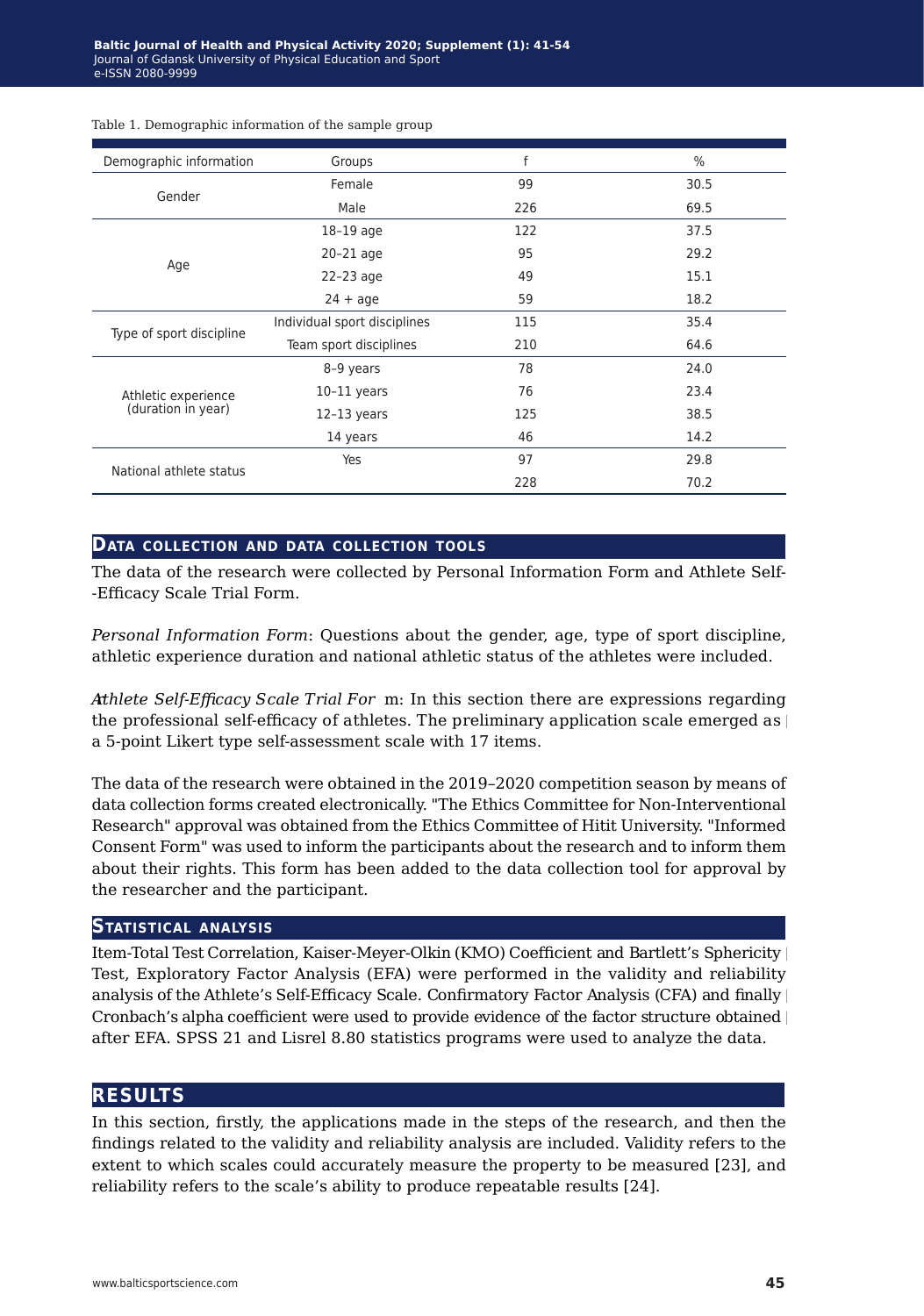#### **Trial scale validity analysis and findings**

#### *Content validity*

In order to create an item pool at the beginning of the development process steps of the scale, athletes' self-efficacy scales in the literature have been researched, but the scales directly related to the subject have not been reached. Therefore, other self-efficacy scales in the field of sports were examined, and attempt was made to draw up the conceptual framework. In addition, a focus group study was conducted with 4 athletes (team athlete  $n = 2$ , individual athlete  $n = 2$ ) in order to write statements that can explain the athlete's self-efficacy. These athletes were high level competitors in their sport disciplines. In the focus group study, the concept and characteristics of self-efficacy were explained to the participants. Then the participants reported what the athlete's self-efficacy might be and under which titles they could be grouped. At the end of the focus group study and review of the literature, a pool of 30 items on athlete's self-efficacy was created.

In the next step, expert opinion was obtained to determine the suitability of the selfefficacy statements for the purpose and characteristic to represent the field to be measured. 5 researchers conducting research on self-efficacy were asked to evaluate a total of 30 items in the item pool. Researchers evaluated the scale items between 1 point (not suitable), 2 points (somewhat suitable), 3 points (very suitable) and 4 points (completely suitable). Then they suggested their opinions about the items, and they offered new item that can explain the self-efficacy of an athlete. In this way, the "Content Validity Index" [25] was determined by dividing the number of experts indicating the "completely suitable" view on the items by the total number of experts. After the expert opinion, 15 items that were not suitable in terms of scope and language were removed from the trial scale, and then, with the addition of 2 items suggested by the experts, a 17-item trial scale form was created. The formula  $(n-1(n-1)/n) = (5-1)/5 = 0.80$  was used to calculate the scale score ranges. Likert rating of the pre-application form of the scale was formed as follows: "I Do Not Agree" – 1 point (1.00–1.79)", "I Agree Less" – 2 points (1.80–2.59), "I agree moderately" - 3 points  $(2.60-3.39)$ , "I agree very much" - 4 points  $(3.40-4.19)$ and "I completely agree" – 5 points (4.20 –5.00).

#### **Construct validity**

#### *Item total test correlation*

In order to determine the construct validity of 17 items in the trial scale, the item total test correlation coefficient of each item was calculated.

| Items          | Item total<br>correlation<br>coefficient | Cronbach's<br>alpha<br>if item<br>deleted | Items | Item total<br>correlation<br>coefficient | Cronbach's<br>alpha<br>if item<br>deleted | Items | Item total<br>correlation<br>coefficient | Cronbach's<br>alpha<br>if item<br>deleted |
|----------------|------------------------------------------|-------------------------------------------|-------|------------------------------------------|-------------------------------------------|-------|------------------------------------------|-------------------------------------------|
|                |                                          | $\alpha$                                  |       | ×                                        | $\alpha$                                  |       | r                                        | α                                         |
|                | .596                                     | .894                                      |       | .586                                     | .894                                      | 13    | .478                                     | .898                                      |
| 2              | .577                                     | .894                                      | 8     | .586                                     | .894                                      | 14    | .496                                     | .897                                      |
| 3              | .633                                     | .892                                      | 9     | .630                                     | .893                                      | 15    | .449                                     | .898                                      |
| $\overline{4}$ | .653                                     | .892                                      | 10    | .548                                     | .895                                      | 16    | .535                                     | .896                                      |
| 5              | .565                                     | .895                                      | 11    | .511                                     | .897                                      | 17    | .641                                     | .892                                      |
| 6              | .500                                     | .897                                      | 12    | .538                                     | .895                                      |       |                                          |                                           |
|                |                                          |                                           |       |                                          |                                           |       |                                          |                                           |

Table 2. Trial scale item-total test correlation coefficients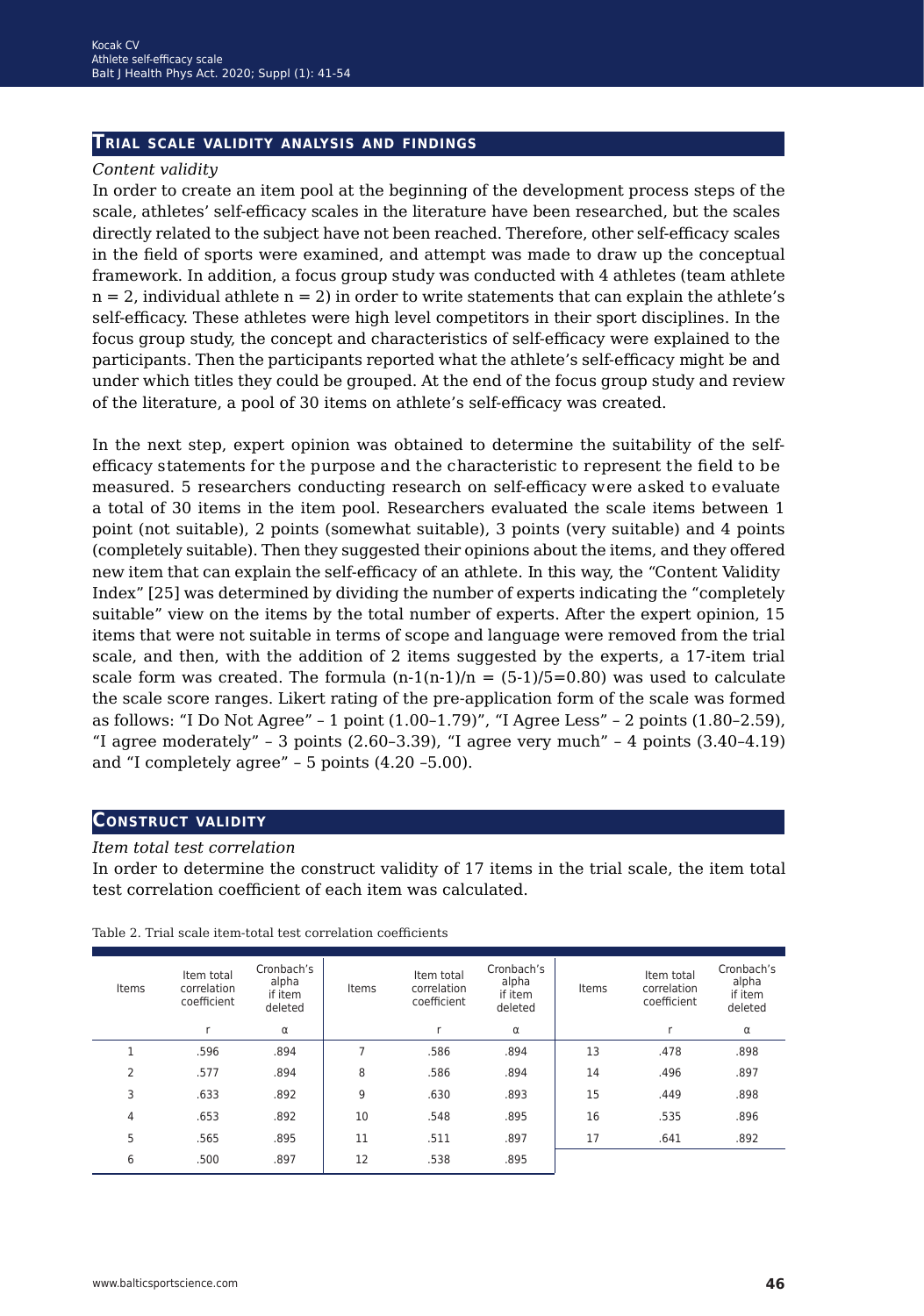When calculating the item-total test correlation coefficients of the Athlete Self-Efficacy Scale trial form, the lower cut-off point was taken as .40. As seen in Table 2, there is a statistically significant difference between the correlation coefficients of the items  $(r = .449-.653)$  (p <0.05). As a result of this analysis, it was seen that the total test correlation coefficient of any item was not less than 0.40. Therefore, none of the items were removed from the trial scale.

### **Factor analysis**

Exploratory Factor Analysis (EFA) was performed to determine the possible dimensions of the scale to be developed and to evaluate the reliability of the scale items and dimensions. Confirmatory Factor Analysis (CFA) was performed to confirm the item-factor fit that appeared in exploratory factor analysis.

*ExploratoryFactor Analysis (EFA)*: The suitability of the trial scale for factor analysis was analyzed with KMO coefficient and Bartlett's Sphericity Test. Büyüköztürk [21] stated that the KMO should be higher than .60 and the calculated Chi-square value of the Bartlett's Test should be statistically significant for the suitability of the data for factor analysis.

|  |  | Table 3. KMO vs Bartlett's Test findings |  |
|--|--|------------------------------------------|--|
|  |  |                                          |  |

| Kaiser-Meyer-Olkin Measure of Sampling Adequacy. | .874       |          |
|--------------------------------------------------|------------|----------|
|                                                  | Chi-Square | 2417.840 |
| Bartlett's Test of Sphericity                    | df         | 136      |
|                                                  |            | .000     |

The sampling adequacy coefficient (KMO) of this research was .874, and Bartlett's Test  $\chi^2$  value was determined as 2417.84 (p <.001) (Table.3). KMO and Bartlett's Test results show that the sample size is sufficient and suitable for factor analysis.

| Factor | Initial eigenvalues | % of variance | Cumulative % |
|--------|---------------------|---------------|--------------|
|        | 6.657               | 39.161        | 39.161       |
|        | 1.405               | 8.263         | 47.423       |
|        | 1.275               | 7.501         | 54.924       |
|        | 1.012               | 5.950         | 60.874       |

Exploratory Factor Analysis proposed 4 factors with eigenvalue greater than 1 and explained total variance by 60.874 %. According to the result of the exploratory factor analysis of the trial scale, the factor structures and the items are shown in Table 5.

| Table 5. Trial scale items and factors after Exploratory Factor Analysis |  |  |
|--------------------------------------------------------------------------|--|--|
|--------------------------------------------------------------------------|--|--|

| Item   |                     |                                                                                   |      | Factor |  |
|--------|---------------------|-----------------------------------------------------------------------------------|------|--------|--|
| number | Factor names        | <b>Items</b>                                                                      |      |        |  |
| 10     |                     | I work devotedly to achieve my performance goals.                                 | .823 |        |  |
| 12     | Professional        | In order to protect my performance, I train<br>individually in and out of season. | .640 |        |  |
| 9      | thought<br>efficacy | I take care to protect my health.                                                 | .625 |        |  |
|        |                     | I organize my life so that it does not affect my<br>performance negatively.       | .609 |        |  |
|        |                     |                                                                                   |      |        |  |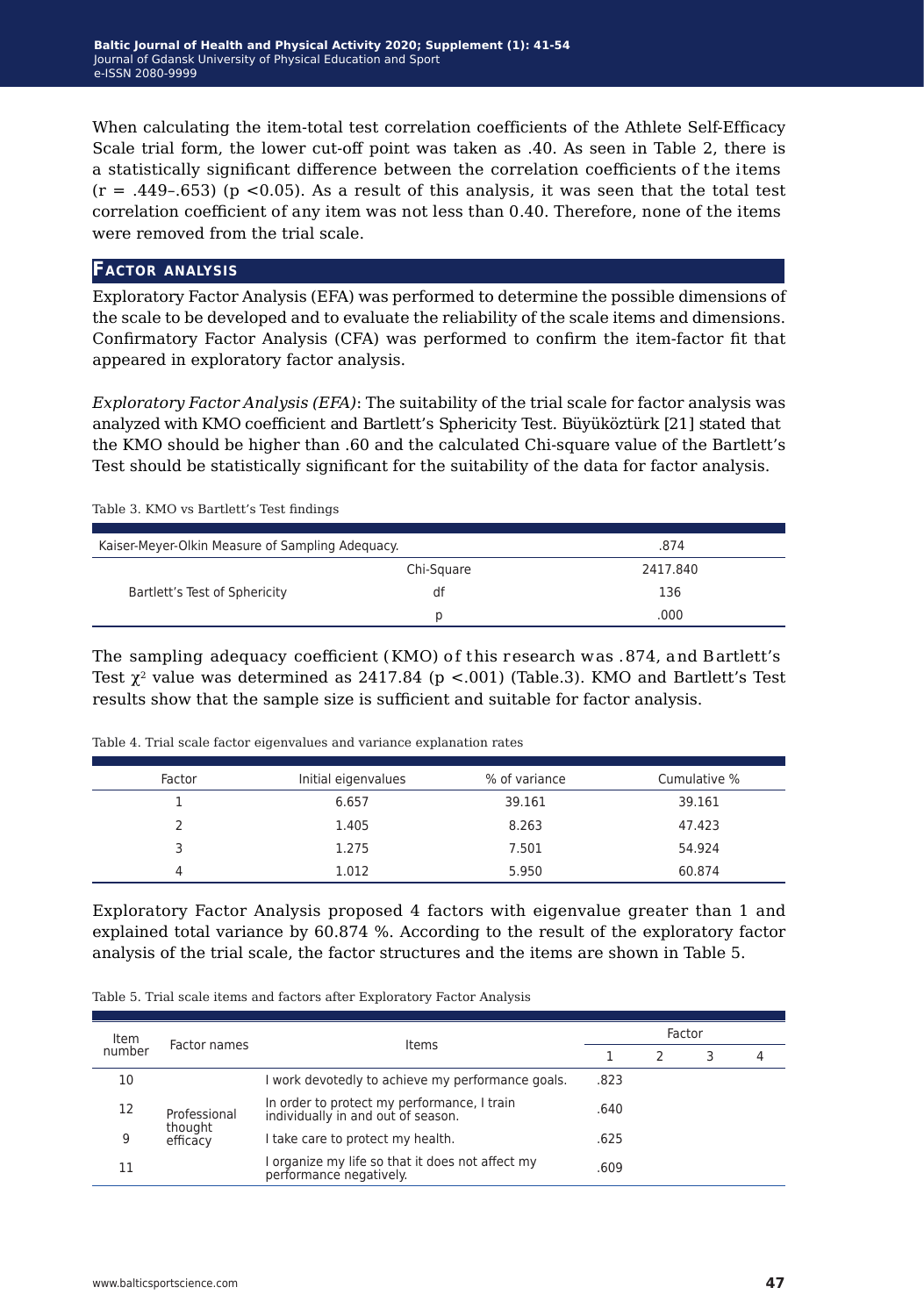| Item<br>Factor names<br>number |                         |                                                                                              |   |               | Factor   |         |
|--------------------------------|-------------------------|----------------------------------------------------------------------------------------------|---|---------------|----------|---------|
|                                |                         | Items                                                                                        | 1 | $\mathcal{P}$ | 3        | 4       |
| 14                             |                         | I effectively cooperate and work in cohesion with my<br>stakeholders in the field of sports. |   | .777          |          |         |
| 16                             |                         | I have high self-confidence.                                                                 |   | .759          |          |         |
| 15                             | Personality<br>efficacy | I act in accordance with fair play.                                                          |   | .685          |          |         |
| 17                             |                         | I take responsibility during the competition.                                                |   | .481          |          |         |
| 13                             |                         | I receive education for my personal development in<br>every field.                           |   | .450          |          |         |
| 2                              |                         | I have the motor skills required for my sport<br>discipline.                                 |   |               | $-0.931$ |         |
| 1                              | Sport                   | I have the physical fitness required for my sport<br>discipline                              |   |               | $-.864$  |         |
| 3                              | discipline<br>efficacy  | I have the technical skills required for my sport<br>discipline.                             |   |               | $-.640$  |         |
| 4                              |                         | I successfully apply the individual and team tactics<br>during the competition.              |   |               | $-.511$  |         |
| 6                              |                         | I help my teammates to be their motivate.                                                    |   |               |          | $-.787$ |
| 7                              |                         | efficacy                                                                                     |   |               |          | $-.642$ |
| 5                              | Psychological           | I motivate myself.                                                                           |   |               |          | $-.591$ |
| 8                              |                         | I control my emotions.                                                                       |   |               |          | $-.513$ |

Factor load values of 4 items in the first factor between .609 and .823, factor load values of 5 items in the second factor between .450 and .777, factor load values of the 4 items in the third factor between -.511 and -.931, and factor load of the 4 items in the fourth factor values appear to vary between -.513 and -.787.

*ConfirmatoryFactor Analysis (CFA)*: At this stage of the study, Confirmatory Factor Analysis (CFA) was performed for the model consisting of 4 hidden variables (professional thought efficacy, personality efficacy, sport discipline efficacy, and psychological efficacy) and 17 observable variables (scale items).

Considering the modification indices suggested in the confirmatory factor analysis, the 13th item in the trial scale was removed from the scale. In addition, 16-item 4-dimensional model was confirmed by applying modifications between the 1st and the 2nd items, the 14th and the 15th items, which are within the same factor (Table 6, Figure 2). Standardized Error Variances, t value and  $R<sup>2</sup>$  values for the scale items are shown in Table 6 after the 13th item was removed in CFA.

| Items          | Standardized error<br>variances |       | R <sub>2</sub> | Items | Standardized error<br>variances |       | R <sup>2</sup> |
|----------------|---------------------------------|-------|----------------|-------|---------------------------------|-------|----------------|
| ٠              | 0.60.                           | 10.25 | 0.61           | 9     | 0.45                            | 14.30 | 0.74           |
| $\overline{2}$ | 0.62                            | 11.54 | 0.62           | 10    | 0.55                            | 12.50 | 0.67           |
| 3              | 0.34                            | 16.95 | 0.81           | 11    | 0.63                            | 10.98 | 0.61           |
| 4              | 0.32                            | 11.37 | 0.82           | 12    | 0.58                            | 11.99 | 0.65           |
| 5              | 0.59                            | 11.79 | 0.64           | 14    | 0.69                            | 9.75  | 0.55           |
| 6              | 0.60                            | 11.66 | 0.63           | 15    | 0.73                            | 9.05  | 0.52           |
| 7              | 0.52                            | 13.10 | 0.69           | 16    | 0.48                            | 1348  | 0.72           |
| 8              | 0.51                            | 13.41 | 0.70           | 17    | 0.38                            | 15.25 | 0.79           |

Table 6. Trial scale items after Confirmatory Factor Analysis

After the 13th item in the trial scale has been removed and the modifications between the items have been made, the factor-item connection diagram for CFA is given in Figure 2.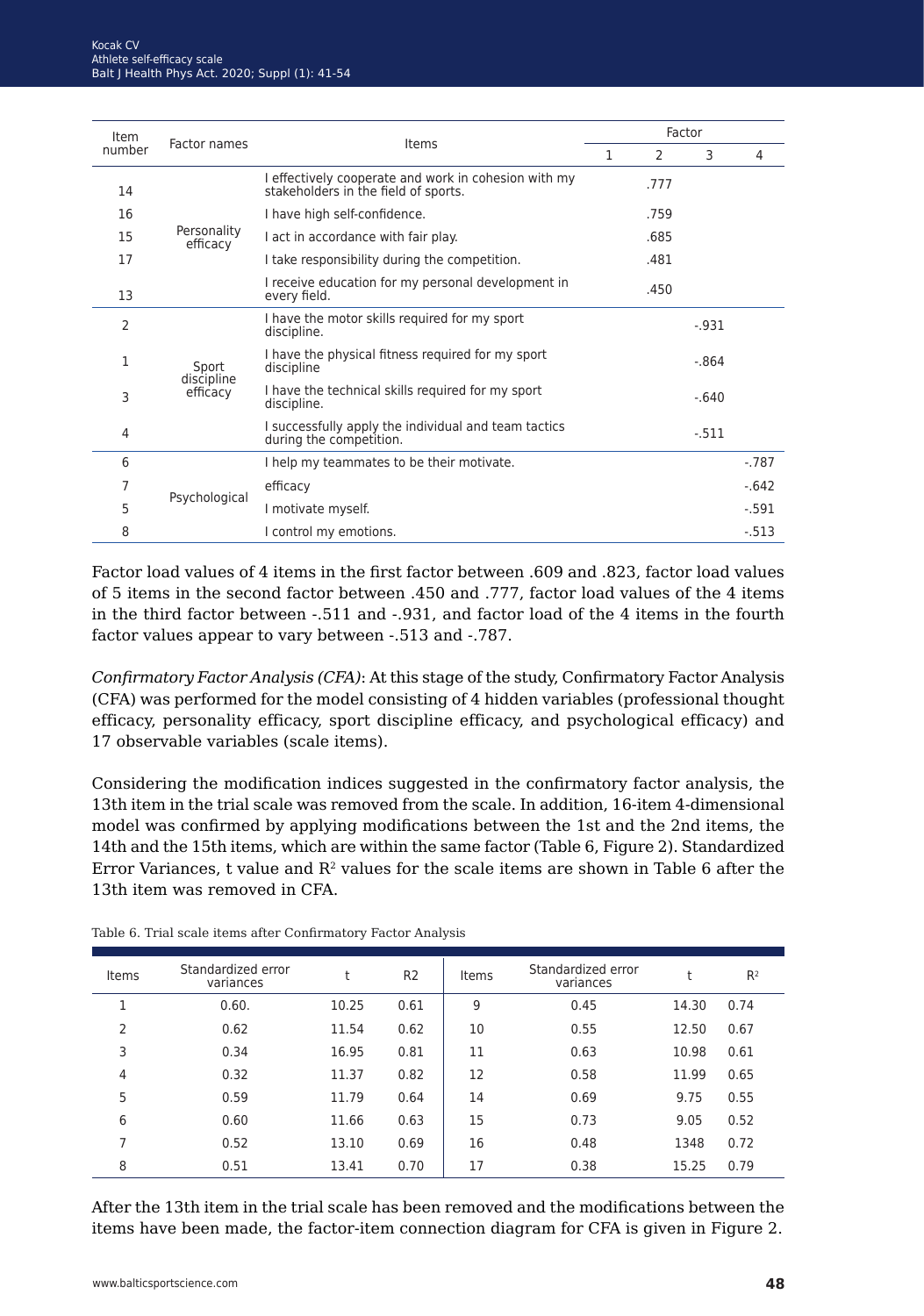

Figure 2. CFA, Factor-Item Relationship

Table 7. The CFA fit indices values of the trial scale

| Fit indices  | Scale indices values | Perfect fit criteria | Good fit criteria | Result      |
|--------------|----------------------|----------------------|-------------------|-------------|
| $\chi^2$ /df | $262.05/96 = 2.72$   | < 2                  | $<$ 3             | Good fit    |
| <b>NFI</b>   | 0.95                 | > 0.95               | > 0.90            | Perfect fit |
| <b>NNFI</b>  | 0.96                 | > 0.95               | > 0.90            | Perfect fit |
| <b>CFI</b>   | 0.97                 | > 0.95               | > 0.90            | Perfect fit |
| IFI          | 0.97                 | > 0.95               | > 0.90            | Perfect fit |
| <b>RFI</b>   | 0.97                 | > 0.95               | > 0.90            | Perfect fit |
| AGFI         | 0.87                 | > 0.95               | > 0.85            | Good fit    |
| GFI          | 0.91                 | > 0.95               | > 0.90            | Good fit    |
| <b>RMSEA</b> | 0.073                | < 0.05               | < 0.08            | Good fit    |
| <b>RMR</b>   | 0.054                | < 0.05               | < 0.08            | Good fit    |

CFA calculated the critical n value as 156.41 for this research. This finding reveals that the sample size of 325 people in the study is sufficient. When the fit indexes of the scale are evaluated,  $\chi^2$  / df (2.72 < 3) good fit, NFI (0.95  $\geq$  0.95) perfect fit, NNFI (0.96 > 0.95) perfect fit, CFI (0.97 > 0.95), IFI (0.97 > 0.95), RFI (0.97 > 0.95) indices were found to perfect fit. However, AGFI (0.87 > 0.85), GFI (0.91 > 0.90), RMSEA (0.073 < 0.08), RMR  $(0.054 < 0.08)$  indices were found to be good fit.

## **Reliability analysis of the trial scale**

The ability of a measurement tool to provide consistent and stable measurement results in different measurements is explained as reliability [27]. Cronbach's Alpha Reliability Coefficient was used to determine the reliability of the scale. Correlation coefficients of the factors with each other and the total scale were also analyzed with Spearman Brown Correlation Test. Internal consistency coefficients and correlation values for the Athlete Self-Efficacy Scale and its factors are shown in Table 8.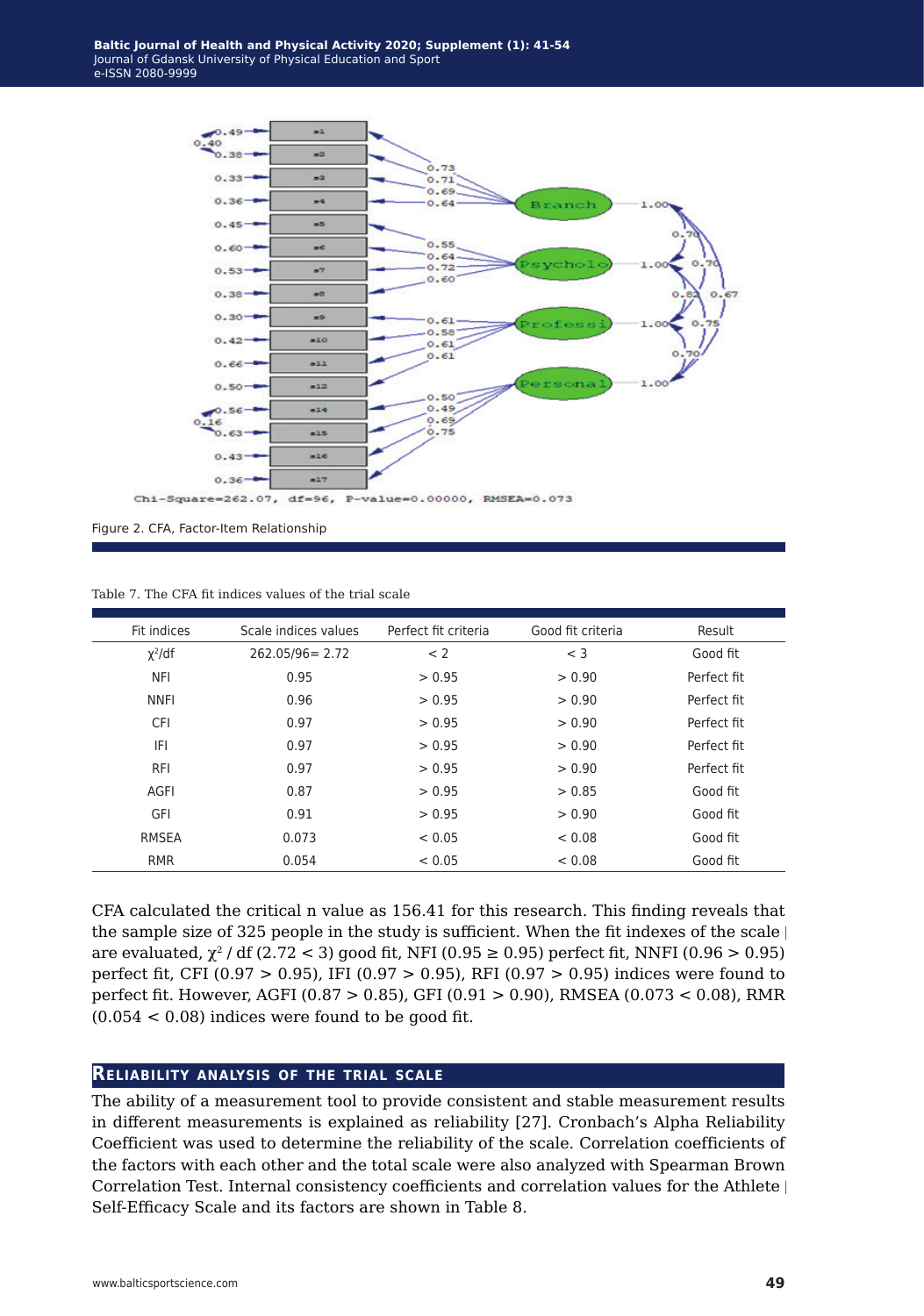| <b>Dimensions</b>                | n   | $Cr \mu$ | Sport<br>discipline<br>efficacy | Psychological<br>efficacy | Professional<br>thought<br>efficacy | Personality<br>efficacy | Scale total |
|----------------------------------|-----|----------|---------------------------------|---------------------------|-------------------------------------|-------------------------|-------------|
| Sport discipline<br>efficacy     | 325 | .841     | 1.000                           | .550**                    | .534**                              | $.501**$                | .795**      |
| Psychological<br>efficacy        | 325 | .756     | .550**                          | 1.000                     | .582**                              | .545**                  | .832**      |
| Professional<br>thought efficacy | 325 | .752     | .534**                          | .582**                    | 1.000                               | $.490**$                | .791**      |
| Personality<br>efficacy          | 325 | .760     | $.501**$                        | .545**                    | .490**                              | 1.000                   | .781**      |
| Scale total                      | 325 | .898     | $.795***$                       | .832**                    | $.791**$                            | .781**                  | 1.000       |

Table 8. Internal consistency coefficients and correlation values for the total and factors of the scale

Cronbach's Alpha (Cr μ) internal consistency coefficients of the whole scale and subdimensions are above .70. It was determined that the scale sub-dimensions correlated positively with each other and the scale as a total.

## **discussion**

In the scale development studies, the lower breakpoint may be .30 and above in the item total test correlation coefficient calculations [26]. In order to determine the construct validity of the trial scale, the sub-break point was taken as .40 to calculate the coefficients in the total test correlation analysis. The coefficients of all items in the trial scale are above .40 (Table 2). This result revealed that the trial scale is consistent with the literature.

Before conducting Exploratory Factor Analysis, Sampling Adequacy coefficient of the test scale was examined. It was determined that the KMO coefficient (.874) was above the recommended value of .60 and the result of the Bartlett's Sphericity Test was statistically significant  $(2417.84 = p \lt 0.001)$  (Table 3). These results showed that the sample size of the trial scale is suitable for factor analysis in this aspect.

At the end of the Exploratory Factor Analysis, 4 factor structures with eigenvalues greater than 1 emerged. The total variance rate explained by the four factors is 60.874% (Table 4). It is stated in the literature that variance explanation rates between 40% and 60% are sufficient [28]. These results revealed that the contribution of the defined factors to the total variance is sufficient and shows consistency with the literature.

While creating the factor pattern in scale development studies, factor loads above 0.30 can be taken into consideration as the lower breakpoint [26]. In this study, while determining the factor structure, the lower breakpoint was accepted as .40. As a result of the rotating process, it was determined that there was no substance overlapping the factors and they carried values far above the lower cutting point. Therefore, the draft scale consisting of 17 items was preserved before the Confirmatory Factor Analysis. The factor consisting of items 1-2-3-4 on the scale was called Sport Discipline Efficacy, the factor consisting of items 5-6-7-8 was called Psychological Efficacy, the factor consisting of items 9-10-11-12 was called Professional Thought Efficacy and finally the factor consisting of items 13- 14-15-16-17 was called Personality Efficacy (Table 5).

Considering the modification indices suggested in the confirmatory factor analysis, the 13th item in the trial scale was removed from the scale. In addition, 16-item 4-dimensional model was confirmed by applying modifications between the 1st and the 2nd items, the 14th and the 15th items, which are within the same factor (Table 6, Figure 2).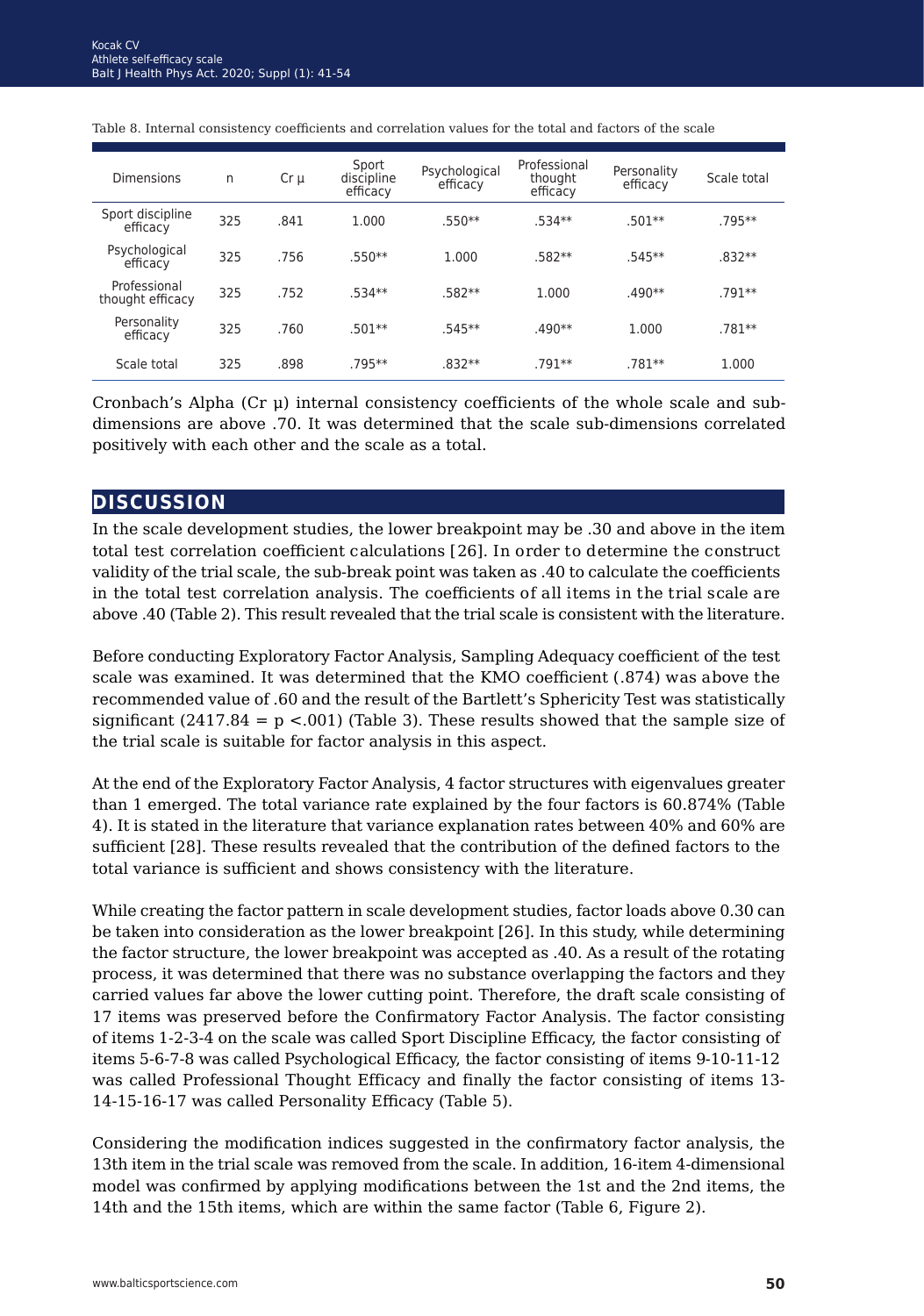It is sufficient to evaluate χ2 / df rate, RMR or RMS, GFI, AGFI, CFI, NFI, RMSEA compliance indices widely in CFA [21, 29]. While evaluating the fit indices in CFA, it was stated that <2 values can be accepted as perfect fit and <3 values can be accepted as acceptable fit for  $\chi^2$  / df ratio. Similarly, >0.95 is the perfect fit; >0.90 is the acceptable fit value for GFI, CFI, NFI, RFI, IFI and AGFI indices [30, 31]. The 0.05 value should be considered as perfect fit and 0.08 value as acceptable fit value for other fit indices RMSEA and RMR [32, 33]. However, there are also researchers [34, 35] who state that GFI > 0.85 and AGFI > 0.80 fit index values can be considered as acceptable levels for the evaluation of the fit index. In this study,  $\chi^2$  / df rate, NFI, NNFI, CFI, IFI, RFI, AGFI, GFI, RMSEA and RMR fit indices were evaluated for CFA.

CFA calculated the critical n value as 156.41 for this research. This finding reveals that the sample size of 325 people in the study is sufficient. When the fit indexes of the scale are evaluated,  $\chi^2$  / df (2.72 < 3) is good fit, NFI (0.95  $\geq$  0.95) is perfect fit, NNFI (0.96  $>$ 0.95) is perfect fit, CFI (0.97 > 0.95), IFI (0.97 > 0.95), RFI (0.97 > 0.95) indices were found to be perfect fit. However, AGFI (0.87 > 0.85), GFI (0.91 > 0.90), RMSEA (0.073 < 0.08), RMR ( $0.054 < 0.08$ ) indices were found to be good fit.

Cronbach's Alpha Reliability Coefficient was used to determine the internal consistency between the total of the trial scale and its factors. The reliability coefficient is shown with values between 0 and 1, and as this value approaches 1, the reliability increases [36]. However, it is stated that a value of at least 0.70 is sufficient for the calculated coefficient [37]. In this study, Cronbach's alpha internal consistency coefficients were found to be .898 for the total scale, .841 for Sport Discipline Efficacy Dimension, .756 for Psychological Efficacy Dimension, .752 for Professional Thought Efficacy Dimension and .760 for Personality Efficacy Dimension. Similarly, it was determined that the scale dimensions had a positive correlation with each other and with the total scale. The obtained internal consistency coefficients and correlation values showed clearly that the scale and its sub-dimensions were consistent and had a distinctive feature. In this respect, the scale is compatible with the literature. This results shows that the scale is strongly reliable.

# **conclusions**

As a result, a scale with psychometric properties that can measure athlete's self-efficacy which is compatible with the theoretical framework that has been developed. The developed Athlete Self-Efficacy Scale consists of 16 items and 4 sub-dimensions. Sport Discipline Efficacy (items 1-2-3-4), Psychological Efficacy (items 5-6-7-8), Professional Thought Efficacy (ıtems 9-10-11-12) and Personality Efficacy (items 13-14-15- 16) names are given to the sub-dimensions of the scale. The lowest score that can be obtained from the scale is 16, and the highest score is 80. Three levels were determined in order to evaluate the average scores and self-efficacy levels to be obtained from the scale. These are: 3.34–5.00 points is high athlete self-efficacy level, 1.67–3.33 points is moderate athlete self-efficacy level and 0.00–1.66 points is low athlete self-efficacy level. Finally, the Athlete Self-Efficacy Scale can be used to measure self-efficacy of Turkish athletes.

Validity and reliability studies of the Athlete Self-Efficacy Scale should be repeated specific to the sport discipline or in younger age groups. In addition, athlete's self-efficacy is a universal concept. In this respect, it is valid in other cultures, and adapting the scale to other languages and cultures is recommended.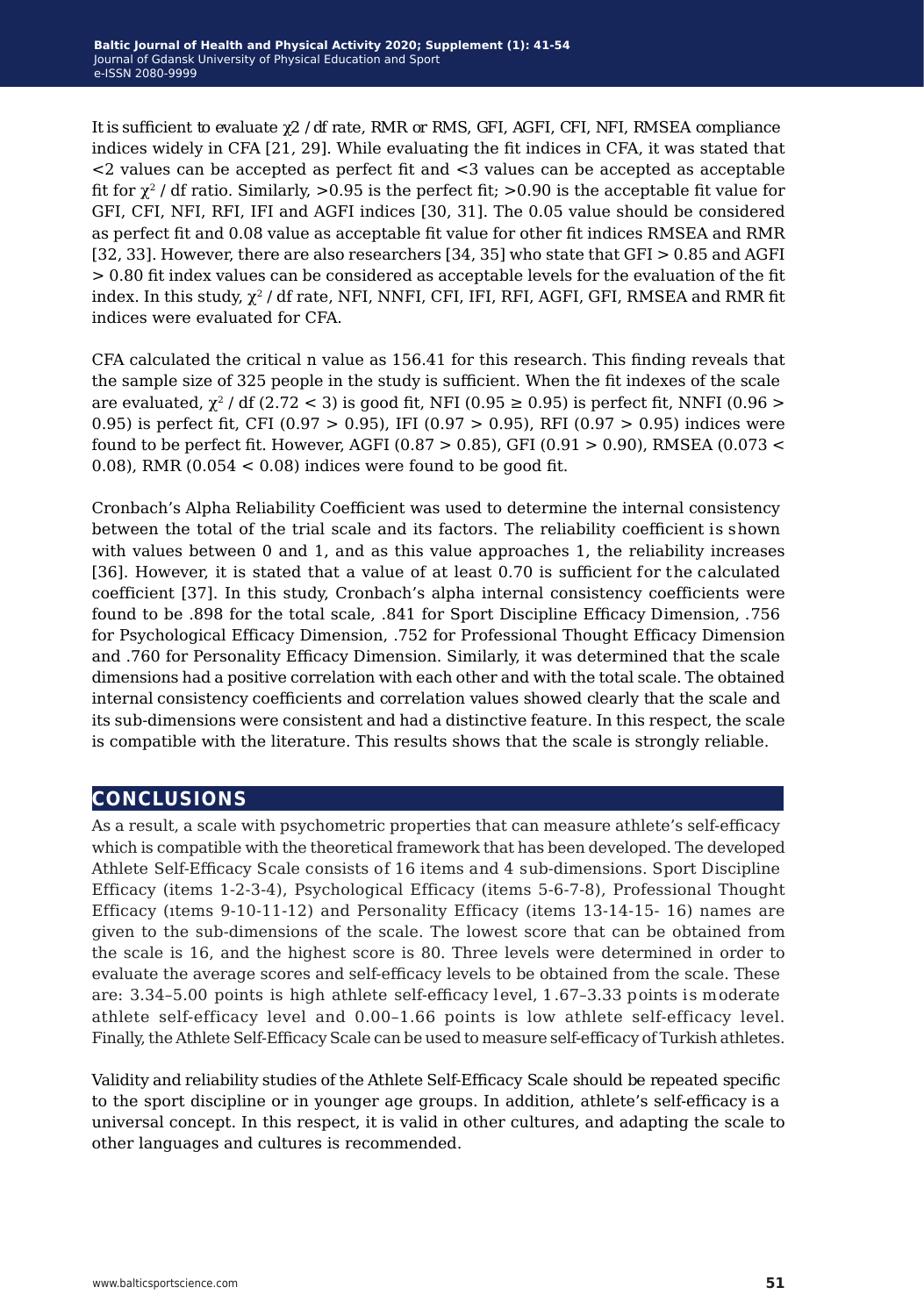## **references**

- [1] Guillen F, Sanchez R. Competitive anxiety in expert female athletes: sources and intensity of anxiety in national team and first division Spanish basketball players. Percept. Mot. Skills. 2009;109(2):407-19. [https://doi.org/10.2466/](https://doi.org/10.2466/pms.109.2.407-419) [pms.109.2.407-419](https://doi.org/10.2466/pms.109.2.407-419)
- [2] Jarvis, M. Sport psychology: A student's handbook. London: Routledge; 2006, 18-22. [https://doi.org/10.4324/9780203965214](https://doi.org/10.4324/9780203965214 )
- [3] Martens R, Vealey RS, Burton D. Competitive anxiety in sport. Champaign, IL: Human Kinetics Publishers; 1990, 34–36.
- [4] Bandura A. On the functional properties of perceived self-efficacy revisited. J Management. 2012; 38(1): 9–44. <https://doi.org/10.1177/0149206311410606>
- [5] Bandura, A. Self-efficacy: The exercise of control. New York: W. H. Freeman; 1997, 12–20.
- [6] Tong Y, Shanggui S. A Study on general self-efficacy and subjective well-being of low SES college students in a Chinese university. College Students Journal. 2004; 38 (4), 637–642. [Available at https://www.questia.com/library/ journal/1G1-126386904/a-study-on-general-self-efficacy-and-subjective-well-being] [Accessed on 17 March, 2020]
- [7] Feltz DL, Weiss MR. Developing self-efficacy through sport. J Phys Educ Recr Dance. 1982;53(3):24–36. [https://doi.](https://doi.org/10.1080/07303084.1982.10629341) [org/10.1080/07303084.1982.10629341](https://doi.org/10.1080/07303084.1982.10629341)
- [8] Feltz DL, Short SE, Sullivan P J. Self-efficacy in sport. Champaign, IL: Human Kinetics; 2008, 21–57.
- [9] Myers ND, Feltz DL, Chase MA, Reckase MD, Hancock GR. The coaching efficacy scale II—High school teams. Educ Psychol Measur. 2008;68(6):1059–1076. [https://doi.org/10.1177/0013164408318773](https://doi.org/10.1177/0013164408318773 )
- [10] Bandura A. Exercise of personal and collective efficacy in changing societies, In A. Bandura (Ed), Self-efficacy in changing societies. NewYork: Cambridege University; 1995, 32–56. [https://doi.org/10.1017/CBO9780511527692](https://doi.org/10.1017/CBO9780511527692 )
- [11] Koçak ÇV, Güven Ö. The validity and reliability study of professional self-efficacy scale for volleyball coach. Spormetre the Journal of Physical Education and Sport Sciences. 2018;16(2):162-177. [https://doi.org/10.1501/Sporm\\_0000000363](https://doi.org/10.1501/Sporm_0000000363 )
- [12] Pajares F. Current Directions in Self-efficacy research. I:n M. Maehr & P. R. Pintrich (Eds.). Advances in motivation and achievement. 2007; 10, 1–49. [Available at<https://www.dynaread.com/current-directions-in-self-efficacy-researc>h] [Accessed on 17 March, 2020]
- [13] Bandura A. Guide for constructing self-efficacy scales. Self-efficacy beliefs of adolescents. Connecticut: Information Age Publishing; 2006, 307–337.
- [14] Pajares F. Self-efficacy beliefs in academic settings. Rev Educ Res. 1996;66(4):543-576. [https://doi.](https://doi.org/10.3102/00346543066004543 ) [org/10.3102/00346543066004543](https://doi.org/10.3102/00346543066004543 )
- [15] Resnick B, Jenkins LS. Testing the reliability and validity of the self-efficacy for exercise scale. NursingRes. 2000;49(3):154-159.<https://doi.org/10.1097/00006199-200005000-00007>
- [16] Resnick B, Zimmerman SI, Orwig D, Furstenberg AL, Magaziner J. Outcome expectations for exercise scale: Utility and psychometrics. The Journals of Gerontology Series B: Psychological Sciences and Social Sciences. 2000;55(6): S352–S356. <https://doi.org/10.1093/geronb/55.6.S352>
- [17] Llewellyn DJ, Sanchez X, Asghar A, Jones G. Self-efficacy, risk taking and performance in rock climbing. Personality and Individual Differences. 2008;45:75–81. <https://doi.org/10.1016/j.paid.2008.03.001>
- [18] Aras D, Koçak F, Çetinkaya G. The validity and reliability of the climbing self-efficacy scale-Turkish form. Spormetre the Journal of Physical Education and Sport Sciences. 2019;17(1):113–124. [https://doi.org/10.33689/spormetre.492619](https://doi.org/10.33689/spormetre.492619 )
- [19] Feltz DL, Chase MA, Moritz SE, Sullivan PJ. A conceptual model of coaching efficacy: Preliminary investigation and instrument development. J Education Psychol. 1999;91:765–776. [https://doi.org/10.1037/0022-0663.91.4.765](https://doi.org/10.1037/0022-0663.91.4.765 )
- [20] Myers ND, Feltz DL, Guillén F, Dithurbide L. Development of, and initial validity evidence for, the Referee Self-Efficacy Scale: A multistudy report. J Sport Exerc Psychol. 2012;34(6):737–765. <https://doi.org/10.1123/jsep.34.6.737>
- [21] Çokluk Ö, Şekercioğlu G, Büyüköztürk Ş. Multivariate statistics for social sciences. SPSS and LISREL applications. Ankara: Pegem A Yayıncılık. 2010, 62–76.
- [22] Cohen LM, Manion L. Research methods in education. NewYork: Routledge. 1998, 82–84.
- [23] Ercan İ, Kan İ. Reliability and validity in the scales. Journal of Uludağ University Medical Faculty. 2004; 30 (3):211– 16. [Available at <https://pdfs.semanticscholar.org/1566/cf670552eaee9872a121303153125136cc97.pdf>] [Accessed on 17 March, 2020]
- [24] Karasar N. Scientific research method, 20th. Ed., Nobel Yayın Dağıtım, Ankara. 2009, 56-70. Turkish.
- [25] Polit DF, Beck CT. The content validity index: are you sure you know what's being reported? Critique and recommendations. Res Nurs Health. 2006;29(5):489-497. <https://doi.org/10.1002/nur.20147>
- [26] Büyüköztürk Ş. Data analysis handbook for social sciences statistics, research pattern SPSS applications and interpretation. 13. Ed., Ankara: Pegem Akademi; 2011, 124.
- [27] Tezbaşaran A. Likert type scale development guide. Ankara: Türk Psikologlar Derneği Yayınları; 1997, 56–66.
- [28] Tavşancıl E. Measuring Attitudes and data analysis with SPSS. Ankara: Nobel Yayın Dağıtım; 2006, 43–48.
- [29]Yılmaz V, Çelik HE. Structural equation modeling with LISREL– I. Ankara: Pegem Akademi; 2009, 12–56.
- [30] Bentler PM. Multivariate analysis with latent variables: Causal modeling. Ann Rev Psychol. 1980;31:419–456. [https://](https://doi.org/10.1146/annurev.ps.31.020180.002223) [doi.org/10.1146/annurev.ps.31.020180.002223](https://doi.org/10.1146/annurev.ps.31.020180.002223)
- [31] Marsh HW, Hau KT, Artelt C, Baumert J, Peschar JL. OECD's brief self-report measure of educational psychology's most useful affective constructs: cross-cultural, psychometric comparisons across 25 countries. Int J Testing. 2006;6(4):311- 360. [https://doi.org/10.1207/s15327574ijt0604\\_1](https://doi.org/10.1207/s15327574ijt0604_1)
- [32] Byrne BM, Campbell TL. Cross-cultural comparisons and the presumption of equivalent measurement and theoretical structure: A look beneath the surface. J Cross-Cult Psychol. 1999;30:555–574. [https://doi.](https://doi.org/10.1177/0022022199030005001 ) [org/10.1177/0022022199030005001](https://doi.org/10.1177/0022022199030005001 )
- [33] Browne MW, Cudeck R. Alternative ways of assessing model fit. In K. A. Bollen & J. S. Long (Eds.), Testing Structural Equation Models. Newbury Park, CA: Sage; 1993, 136–162.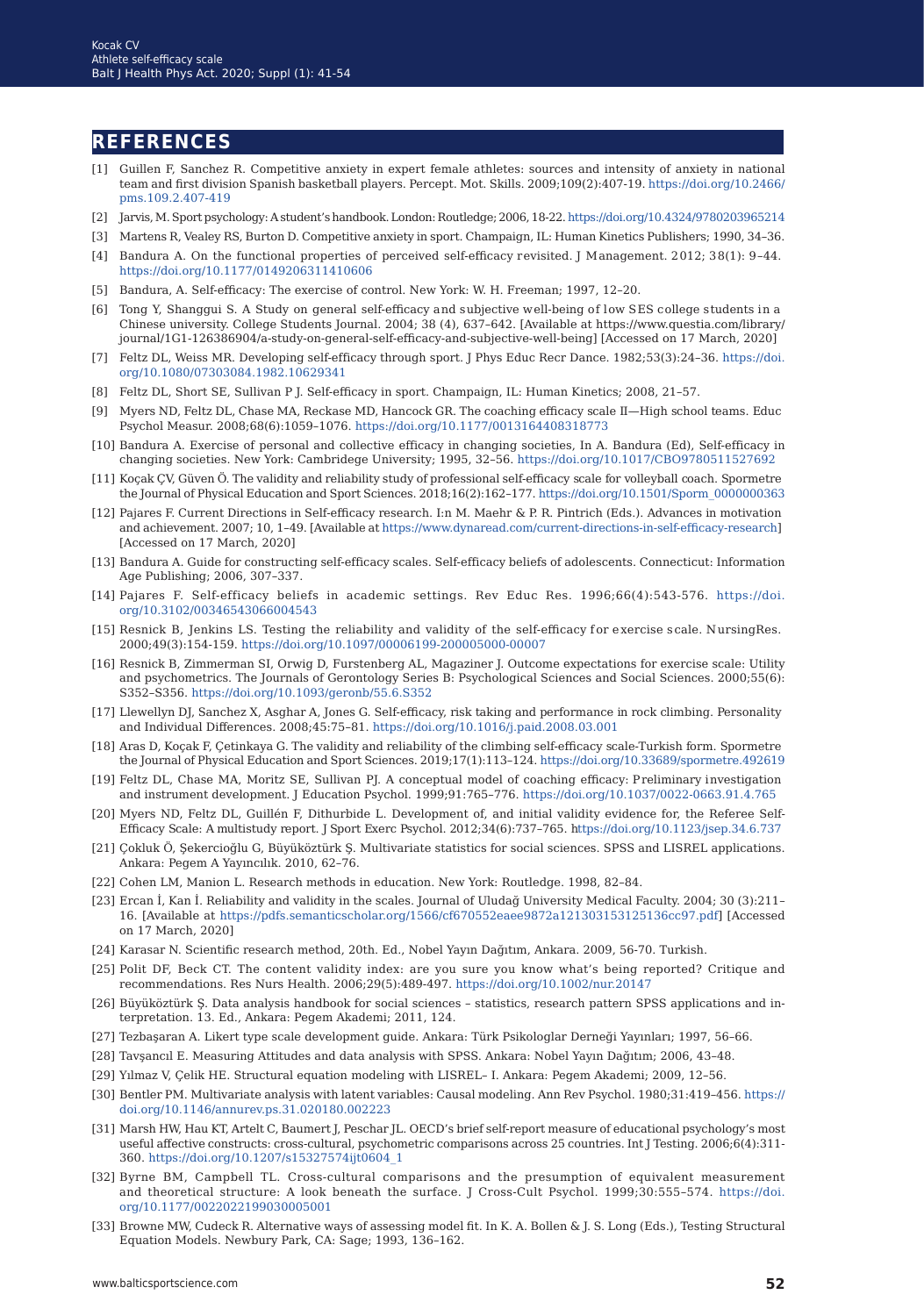- [34] Marsh HW, Balla J. Goodness of fit in confirmatory factor analysis: The effects of sample size and model parsimony. Quality and Quantity: International Journal of Methodology. 1989;28:185-217. [https://doi.org/10.1007/BF01102761](https://doi.org/10.1007/BF01102761 )
- [35] [35] Frias CM, Dixon RA. Confirmatory factor structure and measurement in variance of the memory compensation questionnaire. Psychological Assessment. 2005; 17(2): 168–178.<https://doi.org/10.1037/1040-3590.17.2.168>
- [36] Ural A, Kılıç İ. Scientific research process and data analysis with SPSS. Ankara: Detay. 2006, 16–66.

# **appendix**

Sporcu Öz Yeterlik Ölçeği Türkçe Formu (Athlete Self Efficacy Scale (ASES) Turkish Form)

| Boyutlar<br>Spor Dalı<br>Yeterliği<br>Psikolojik<br>Yeterlik<br>Profesyonel<br>Düşünce<br>Yeterliği<br>Kişilik Yeterliği                                                                                                                                                                                                                                                                                                                                      | Sporcu öz yeterliklerinize ilişkin inanç düzeyinizi<br>asağıdaki ifadeler doğrultusunda işaretleyiniz. | Katılmıyorum | Az Katılıyorum | Orta Düzeyde<br>Katılıyorum | Çok Katılıyorum | Tamamen<br>Katılıyorum |
|---------------------------------------------------------------------------------------------------------------------------------------------------------------------------------------------------------------------------------------------------------------------------------------------------------------------------------------------------------------------------------------------------------------------------------------------------------------|--------------------------------------------------------------------------------------------------------|--------------|----------------|-----------------------------|-----------------|------------------------|
|                                                                                                                                                                                                                                                                                                                                                                                                                                                               | Sporcu olarak:                                                                                         |              |                |                             |                 |                        |
|                                                                                                                                                                                                                                                                                                                                                                                                                                                               |                                                                                                        | $\mathbf{1}$ | $\overline{2}$ | 3                           | 4               | 5                      |
|                                                                                                                                                                                                                                                                                                                                                                                                                                                               | 1. Spor dalımın gerektirdiği fiziksel uygunluğa sahibim.                                               |              |                |                             |                 |                        |
|                                                                                                                                                                                                                                                                                                                                                                                                                                                               | 2. Spor dalımın gerektirdiği motor becerilere sahibim.                                                 |              |                |                             |                 |                        |
|                                                                                                                                                                                                                                                                                                                                                                                                                                                               | 3. Spor dalımın gerektirdiği teknik becerilere sahibim.                                                |              |                |                             |                 |                        |
|                                                                                                                                                                                                                                                                                                                                                                                                                                                               | 4.Karşılaşmada/yarışmada bireysel ve takım<br>taktiklerini basarıyla uvgularım.                        |              |                |                             |                 |                        |
|                                                                                                                                                                                                                                                                                                                                                                                                                                                               | 5. Kendimi motive ederim.                                                                              |              |                |                             |                 |                        |
|                                                                                                                                                                                                                                                                                                                                                                                                                                                               | 6. Takım arkadaşlarımın motive olmalarına yardımcı<br>olurum.                                          |              |                |                             |                 |                        |
|                                                                                                                                                                                                                                                                                                                                                                                                                                                               | 7. Üzerimde baskı oluşturan zorluklar ile başa çıkarım.                                                |              |                |                             |                 |                        |
|                                                                                                                                                                                                                                                                                                                                                                                                                                                               | 8.Duygularımı kontrol ederim.                                                                          |              |                |                             |                 |                        |
|                                                                                                                                                                                                                                                                                                                                                                                                                                                               | 9. Sağlığımı korumaya özen gösteririm.                                                                 |              |                |                             |                 |                        |
| 10. Performans hedeflerime ulaşmak için özverili<br>calışırım.<br>11. Performansımı olumsuz etkilememesi için<br>vasamımı düzenlerim.<br>12. Performansımı korumak için sezon içinde ve sezon<br>dışında bireysel antrenman yaparım.<br>13. Spor alanındaki paydaşlarımla etkili işbirliği<br>yaparak uyum içinde çalışırım.<br>14. Sportif erdeme (fair play) uygun davranırım.<br>15.Öz güvenim yüksektir.<br>16. Karşılaşmada/yarışmada sorumluluk alırım. |                                                                                                        |              |                |                             |                 |                        |
|                                                                                                                                                                                                                                                                                                                                                                                                                                                               |                                                                                                        |              |                |                             |                 |                        |
|                                                                                                                                                                                                                                                                                                                                                                                                                                                               |                                                                                                        |              |                |                             |                 |                        |
|                                                                                                                                                                                                                                                                                                                                                                                                                                                               |                                                                                                        |              |                |                             |                 |                        |
|                                                                                                                                                                                                                                                                                                                                                                                                                                                               |                                                                                                        |              |                |                             |                 |                        |
|                                                                                                                                                                                                                                                                                                                                                                                                                                                               |                                                                                                        |              |                |                             |                 |                        |
|                                                                                                                                                                                                                                                                                                                                                                                                                                                               |                                                                                                        |              |                |                             |                 |                        |

<sup>[37]</sup> Karakoç FY, Dönmez L. Basic principles of scale development. Tıp Eğitimi Dünyası. 2014;13(40):39–49. [https://doi.](https://doi.org/10.25282/ted.228738 ) [org/10.25282/ted.228738](https://doi.org/10.25282/ted.228738 )